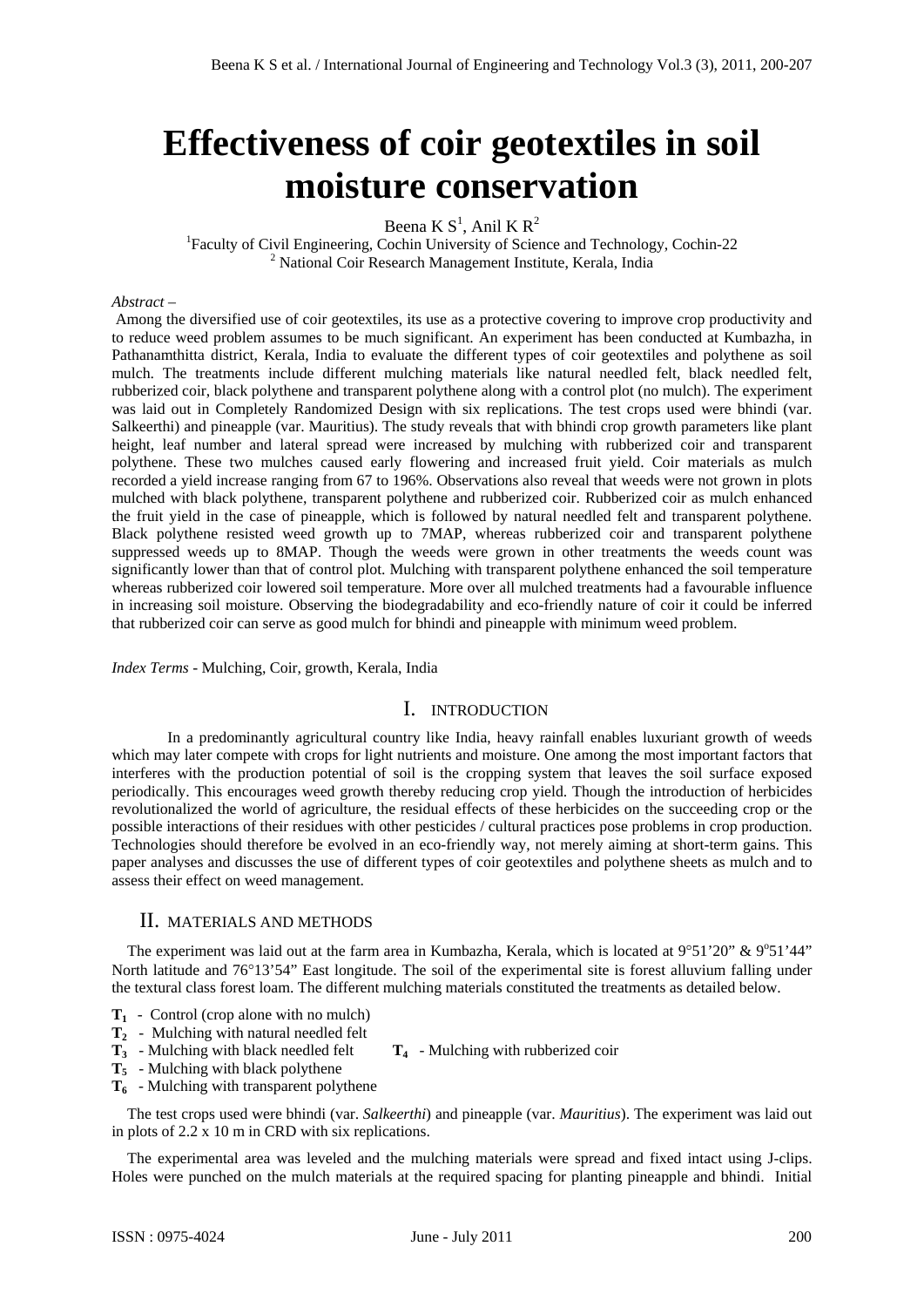soil samples were taken for analysis. The application of fertilizers was done as per the recommendations of erala Agricultural University (2002). The required plant protection was also followed. Harvesting of bhindi was started after six weeks after planting.

Observations were taken fortnightly on growth characters yield attributes and yield. Weed observations like weed count was also recorded for recording weed count a quadrate of 25 cm<sup>2</sup> was placed randomly and weed count take.

# III.RESULTS AND DISCUSSIONS

The results generated from the experiment using bhindi crop and pineapple crop are presented here and the analysis has been carried out with different growth parameters.

## **Crop: Bhindi**

#### **A. Effect of mulch on growth parameters**

#### *a) Effect of mulch on height of plants*

Table 1 shows the variation of height of plants in different treatments. The height of plants was found significantly influenced by mulching throughout the growth period

|                       | Height of plants Vs different treatments for Bhindi crop | TABLE. 1 |       |                |               | <b>WAS</b>    |  |  |  |
|-----------------------|----------------------------------------------------------|----------|-------|----------------|---------------|---------------|--|--|--|
|                       | Height of the plants (cm)                                |          |       |                |               |               |  |  |  |
| <b>Treatment</b>      | 2 WAS                                                    | 4 WAS    | 6 WAS | 8 WAS          | <b>10 WAS</b> | <b>12 WAS</b> |  |  |  |
| Rubberized coir       | 7                                                        | 15       | 27.2  | 39             | 50            | 62.5          |  |  |  |
| Black needled felt    | 5                                                        | 12       | 25    | 40             | 52            | 59            |  |  |  |
| Natural needled felt  | 7                                                        | 12       | 22    | 35             | 50            | 60            |  |  |  |
| Black polythene       | 5                                                        | 10       | 18    | 24             | 45            | 50            |  |  |  |
| Transparent polythene | 8                                                        | 17       | 29    | 45             | 57            | 65            |  |  |  |
| Control               | 5                                                        | 10       | 15    | 22             | 32            | 40            |  |  |  |
| CD(0.05)              | 1.2                                                      | 2.3      | 1.3   | $\overline{2}$ | 1.9           | 2.4           |  |  |  |
| <b>SE</b>             | 0.58                                                     | 1.11     | 0.63  | 0.97           | 0.94          | 1.26          |  |  |  |

Weeks after sowing

 All mulching materials were found beneficial in increasing the plant height. After four weeks of sowing, rubberized coir and transparent polythene were observed to be on par and superior to others in increasing the plant height. Transparent polythene showed significant superiority over all other treatments from six weeks after sow ing, till harvest followed by black

felt up to 10 WAS. At eight weeks after sowing, black needled feltwas found to be on par with rubberized coir and two weeks after this, rubberized coir and natural needled felt were on par. In the final stage, rubberized coir followed transport polythene needled felt.

#### *b) Effect of mulch on Number of leaves*

 Table II shows the variation in number of leaves in different treatments. Mulching significantly influenced leaf production in bhindi from 4 WAS onwards.

 At 6 WAS, transparent polythene showed significant superiority to other treatments. At 8 WAS natural needled felt, rubberized coir and transparent polythene were on par in increasing the leaf number. At 10 WAS and 12 WAS maximum number of leaves was produced by plants in rubberized coir, which was on par with transparent polythene.

## *c) Effect of mulch on lateral spread of the plant*

Initially maximum lateral spread  $(cm<sup>2</sup>)$  was attained by plants in natural needled felt followed by transparent polythene and rubberized coir, which were on par. The least lateral spread was noted in plants in control followed by black polythene throughout the growth period. 2 MAS onwards transparent

–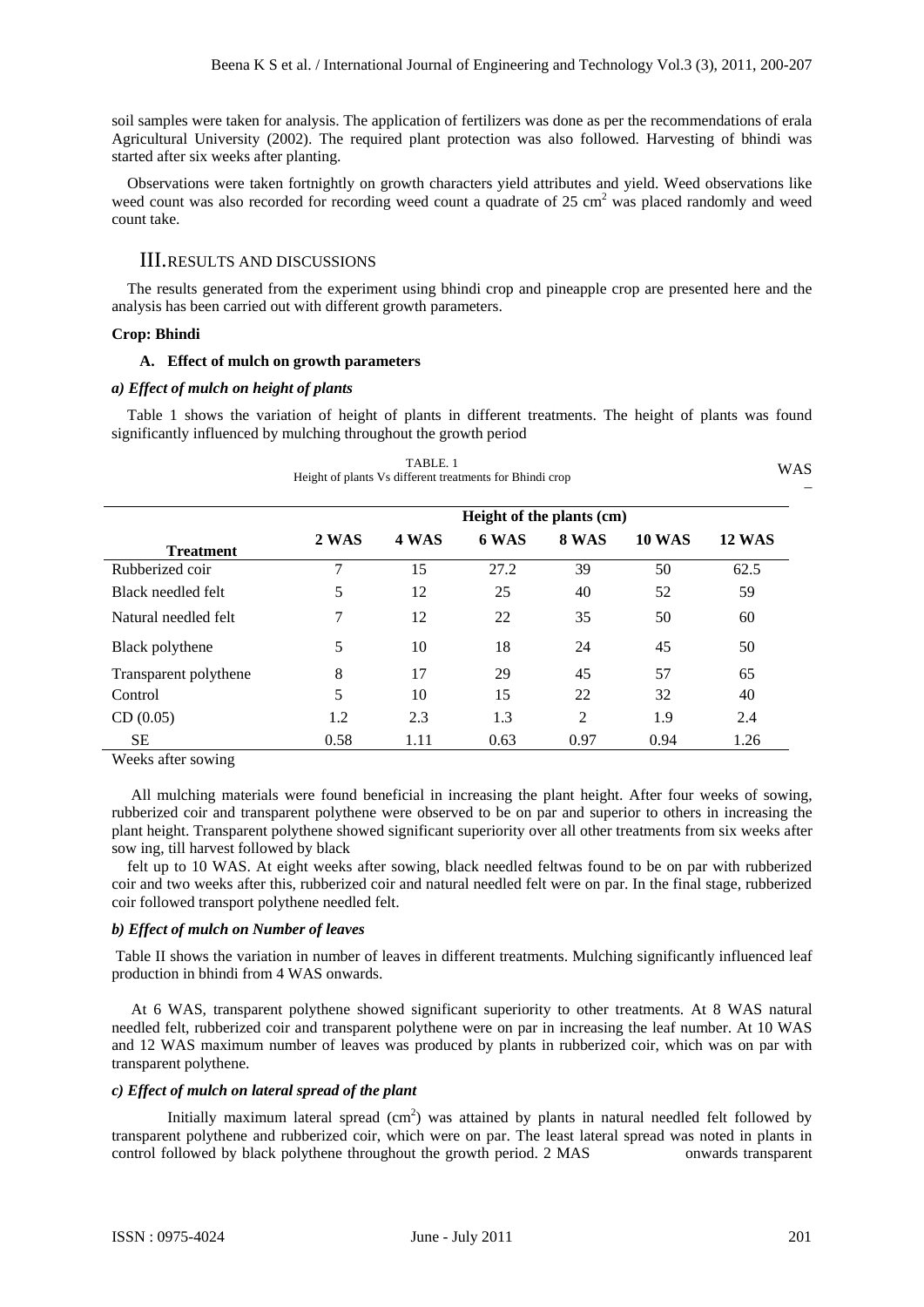polythene performed better than all other treatments and was on par with rubberized coir at 2 MAS. Table III shows the variation in lateral spread in different treatments.

|                          | <b>Number of leaves</b>      |                 |                 |                 |                  |                  |  |  |
|--------------------------|------------------------------|-----------------|-----------------|-----------------|------------------|------------------|--|--|
| <b>Treatments</b>        | $\overline{2}$<br><b>WAS</b> | 4<br><b>WAS</b> | 6<br><b>WAS</b> | 8<br><b>WAS</b> | 10<br><b>WAS</b> | 12<br><b>WAS</b> |  |  |
| Rubberized coir          | 4                            | 6               | 12.1            | 16.2            | 18.2             | 19.4             |  |  |
| Black needled felt       | 5.12                         | 5.9             | 9.2             | 12              | 12               | 12.1             |  |  |
| Natural needled<br>felt  | 4.6                          | 8               | 12.6            | 14.8            | 15.1             | 16               |  |  |
| Black polythene          | 4.2                          | 7.6             | 9.8             | 11              | 12.6             | 12               |  |  |
| Transparent<br>polythene | 5.3                          | 12.3            | 16.8            | 16.8            | 18.1             | 18               |  |  |
| Control                  | 4.2                          | 6.3             | 8.6             | 9.2             | 10.2             | 10.2             |  |  |
|                          | <b>NS</b>                    | S               | S               | S               | S                | S                |  |  |
| CD(0.05)                 | <b>NS</b>                    | 1.9             | 2               | 2.1             | 2.1              | 2.3              |  |  |
| SE ±                     | 0.8                          | 0.9             | 1               | 1.01            | 1.01             | 1.12             |  |  |

| TABLE II                                                 |  |
|----------------------------------------------------------|--|
| Number of leaves Vs different treatments for Bhindi crop |  |

WAS – Weeks after sowing

| <b>TABLE III</b><br>Lateral spread Vs different treatments for Bhindi crop |         |                        |         |  |  |  |  |
|----------------------------------------------------------------------------|---------|------------------------|---------|--|--|--|--|
|                                                                            |         | Lateral spread $(cm2)$ |         |  |  |  |  |
| <b>Treatments</b>                                                          | 1 MAS   | 2 MAS                  | 3 MAS   |  |  |  |  |
| Rubberized coir                                                            | 106.266 | 285.986                | 795.292 |  |  |  |  |
| Black needled felt                                                         | 92.228  | 175.1                  | 557.552 |  |  |  |  |
| Natural needled felt                                                       | 128.354 | 199.042                | 516.202 |  |  |  |  |
| Black polythene                                                            | 67.292  | 163.14                 | 369.14  |  |  |  |  |
| Transparent polythene                                                      | 110.426 | 293.13                 | 888.092 |  |  |  |  |
| Control                                                                    | 21.416  | 84.912                 | 213.21  |  |  |  |  |
| CD(0.05)                                                                   | 14.2    | 29.3                   | 39.4    |  |  |  |  |
| $SE m+$                                                                    | 6.9     | 14.2                   | 19.1    |  |  |  |  |

MAS – Months after Sowing

### **B. Effect of mulching on yield parameters**

 Number of days taken for flowering varied with different mulching materials. Plants mulched with transparent polythene flowered earlier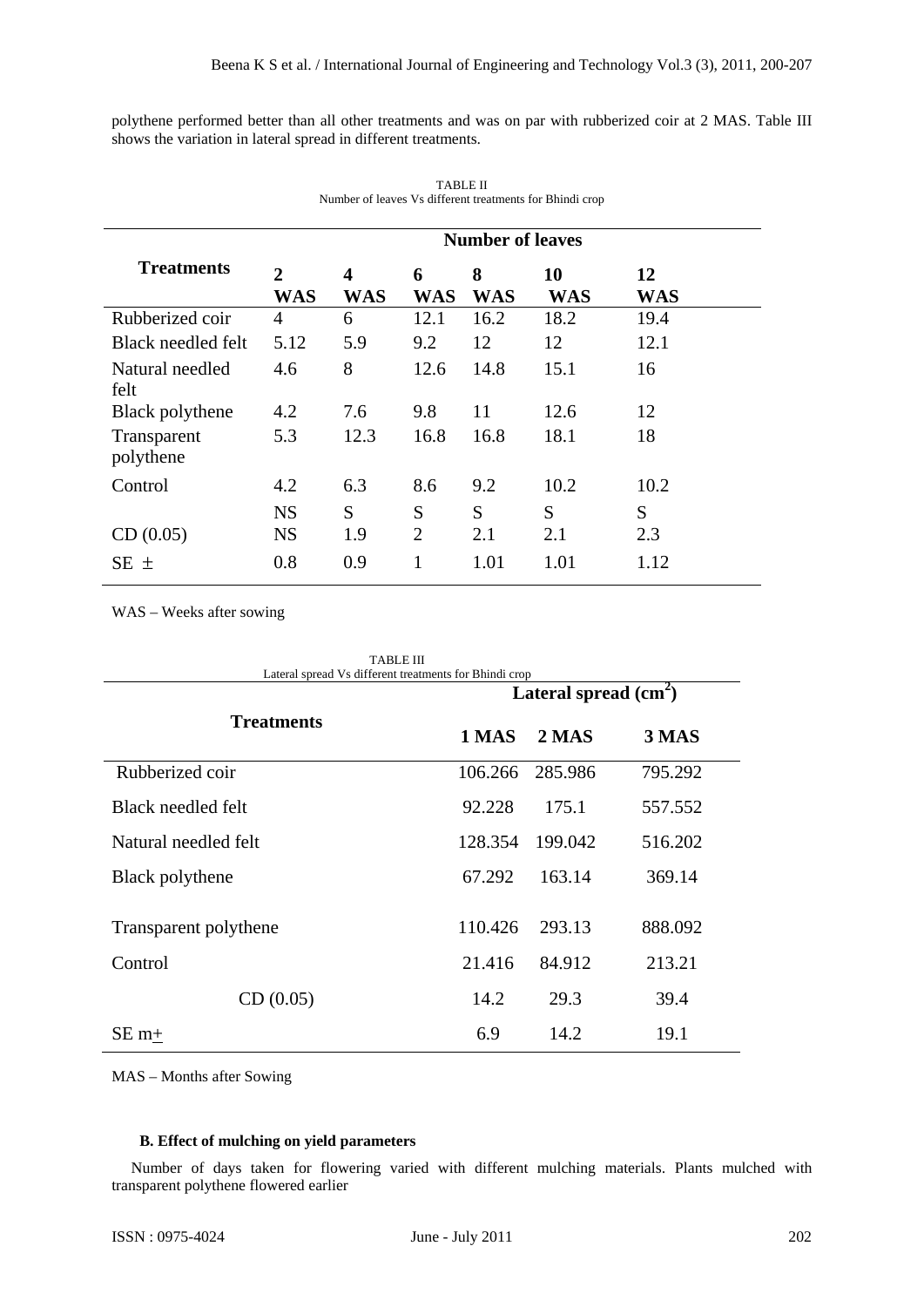and this was on par with rubberized coir (Table IV). The plants in unmulched plots registered maximum number of days for flowering. Plants in transparent polythene recorded maximum number of fruits (29.6) and were on par with those in rubberized coir. Number of fruits in control plot

| <b>TABLE. IV</b><br>Effect of mulching in different treatments for Bhindi crop |                                       |                                  |                              |                                        |  |  |  |
|--------------------------------------------------------------------------------|---------------------------------------|----------------------------------|------------------------------|----------------------------------------|--|--|--|
| <b>Treatments</b>                                                              | <b>Number of days</b><br>to flowering | Number of<br>fruits per<br>plant | Fruit yield $(t \, ha^{-1})$ | inferio<br>r to all<br>other<br>treatm |  |  |  |
| Rubberized<br>coir                                                             | 24.8                                  | 26.2                             | 30.35                        | ents.<br>The                           |  |  |  |
| Black needled<br>felt                                                          | 29.8                                  | 20                               | 17.09                        | favour<br>able<br>influe               |  |  |  |
| Natural<br>needled felt                                                        | 28.2                                  | 22                               | 21.98                        | nce of<br>differe                      |  |  |  |
| <b>Black</b><br>polythene                                                      | 26                                    | 18                               | 15.24                        | nt<br>mulch<br>materi                  |  |  |  |
| Transparent<br>polythene                                                       | 24                                    | 29.6                             | 35.23                        | al<br>in<br>promo                      |  |  |  |
| Control                                                                        | 33                                    | 14.9                             | 10.21                        | ting<br>crop                           |  |  |  |
| CD(0.05)                                                                       | 1.7                                   | 2.2                              | 2.4                          | growt<br>h                             |  |  |  |
| SE m $+$                                                                       | 0.84                                  | 1.05                             | 1.14                         | helped<br>in                           |  |  |  |

yield improvement.

Maximum fruit yield was noted in the treatment of transparent polythene  $(35.23 \text{ t} \text{ ha}^{-1})$ . Rubberized coir followed closely  $(30.35 \text{ t} \text{ ha}^{-1})$  in performance and the control was the poorest. The influence of treatments on fruit number has reflected in yield.

Among the needled felts, natural needled felt performed better than black-needled felt. Mulching with coir materials registered a yield improvement ranging from 67 to 196 %. The water absorption capability and remarkable engineering properties of coir products might have promoted seed germination and seedling growth and supported perpetual living systems. These biodegradable products also serve as mulch and improve soil composition and reduce water evaporation losses (Lanka Santha and Calista Santha, 1997).

#### **B. Effect of mulch on weed intensity**

Weeds (No.  $/m^2$ ) were noted in needled felts and control plot only. In the initial stage, black needled felt resisted weed growth. But after two months, weed population was almost similar in both the needled felts. Weed intensity was significantly higher in the control plot (see Table 5).

All the growth and yield parameters were found to be superior in transparent polythene and rubberized coir mulching. This might be due to the beneficial effect of increased moisture conserved in the soil and the absence of weeds. The favourable effect of polythene mulching in increasing bhindi yield was reported by Incalcaterra and Vetrano (1997). Though weed intensity was low in black polythene mulch, its influence was not reflected in yield. Among needled felts, natural needled felt performed better, compared to black needled felt.

was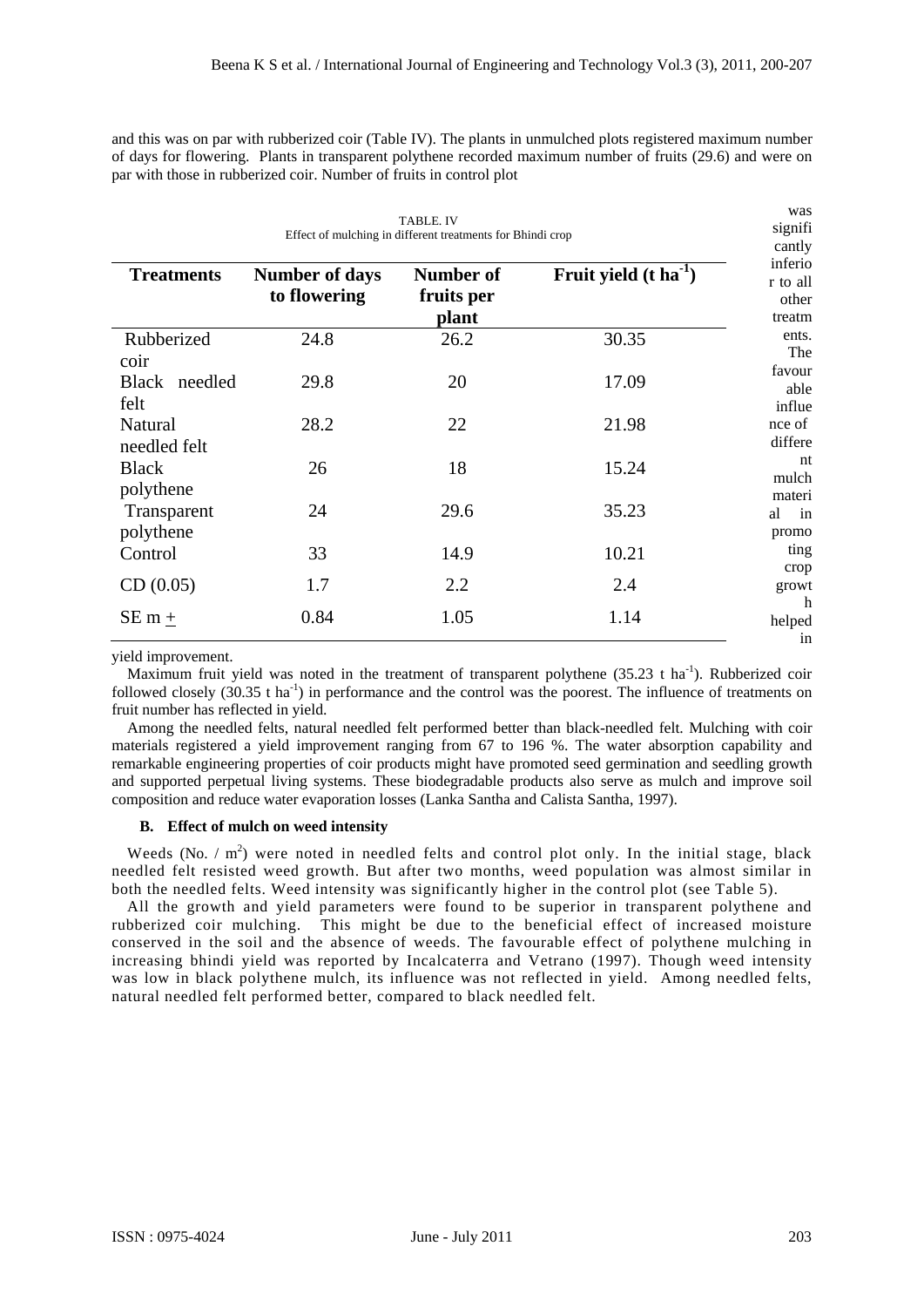|                              | Weed intensity (No./ $m^2$ ) |          |                      |
|------------------------------|------------------------------|----------|----------------------|
| <b>Treatments</b>            | 1 MAS                        | 2<br>MAS | 3<br><b>MAS</b><br>P |
| <b>Black</b><br>needled felt | 63                           | 22.3     | 27.1                 |
| Natural<br>needled felt      | 17.7                         | 24       | 25.8                 |
| Control                      | 39.4                         | 38.4     | 52.4                 |
| CD(0.05)                     | 11                           | 10.6     | 10.4                 |
| $SEm +$                      | 43                           | 4.1      | 4.05                 |

Table V Weed Intensity Vs different treatments for Bhindi crop

## **Crop: Pineapple**

The suckers were planted during June-July. Observations were noticed on yield parameters and also on weed intensity.

#### **A. Effect of mulch on yield parameters**

## *a)* **Length of fruits as influenced by mulch (cm)**

The results presented in Table VI revealed that mulching had no significant influence on length of fruits. Girth of fruits was significantly influenced by mulching. Controls, transparent and black needled were on par and inferior to other treatments in influencing the girth of pineapple. Rubberized coir was significantly

|                        |                               | <b>TABLE. VI</b>           | Variation in fruit parameters with different treatments for Pineapple crop | super<br>ior to                           |
|------------------------|-------------------------------|----------------------------|----------------------------------------------------------------------------|-------------------------------------------|
| <b>Treatments</b>      | Length<br>of fruits<br>$(cm)$ | Girth of<br>fruits<br>(cm) | Weight of fruits (kg)                                                      | all<br>other<br>treatments<br>and<br>gave |
| Rubberized coir        | 20.7                          | 37.9                       | 1.4                                                                        | maximum                                   |
| Black needled felt     | 20.1                          | 33.4                       | 1.2                                                                        | of<br>girth<br>37.9 cm.<br>Mulching       |
| Natural needled felt   | 21.6                          | 34.2                       | 1.3                                                                        | also<br>influenced                        |
| <b>Black polythene</b> | 20.4                          | 33.7                       | 1.2                                                                        | the weight<br>of                          |
| Transparent polythene  | 20.8                          | 33.5                       | 1.3                                                                        | fruits.<br>Among the                      |
| Control                | 20.3                          | 30.5                       | 1.2                                                                        | six.<br>treatments,                       |
| CD(0.05)               | <b>NS</b>                     | 3.54                       | 0.17                                                                       | rubberized<br>coir                        |
| $SE m+$                | 1.11                          | 1.52                       | 6.33                                                                       | recorded<br>the<br>maximum                |

fruit weight of 1.4 kg followed by natural needled felt and transparent polythene which were on par.

#### **B. Effect of mulch on weed intensity**

Mulching significantly influenced weed intensity (No.  $/m<sup>2</sup>$ ) throughout the crop period. From Table VII, it is evident that weeds appeared in black polythene from 7 MAP onwards whereas rubberized coir and transparent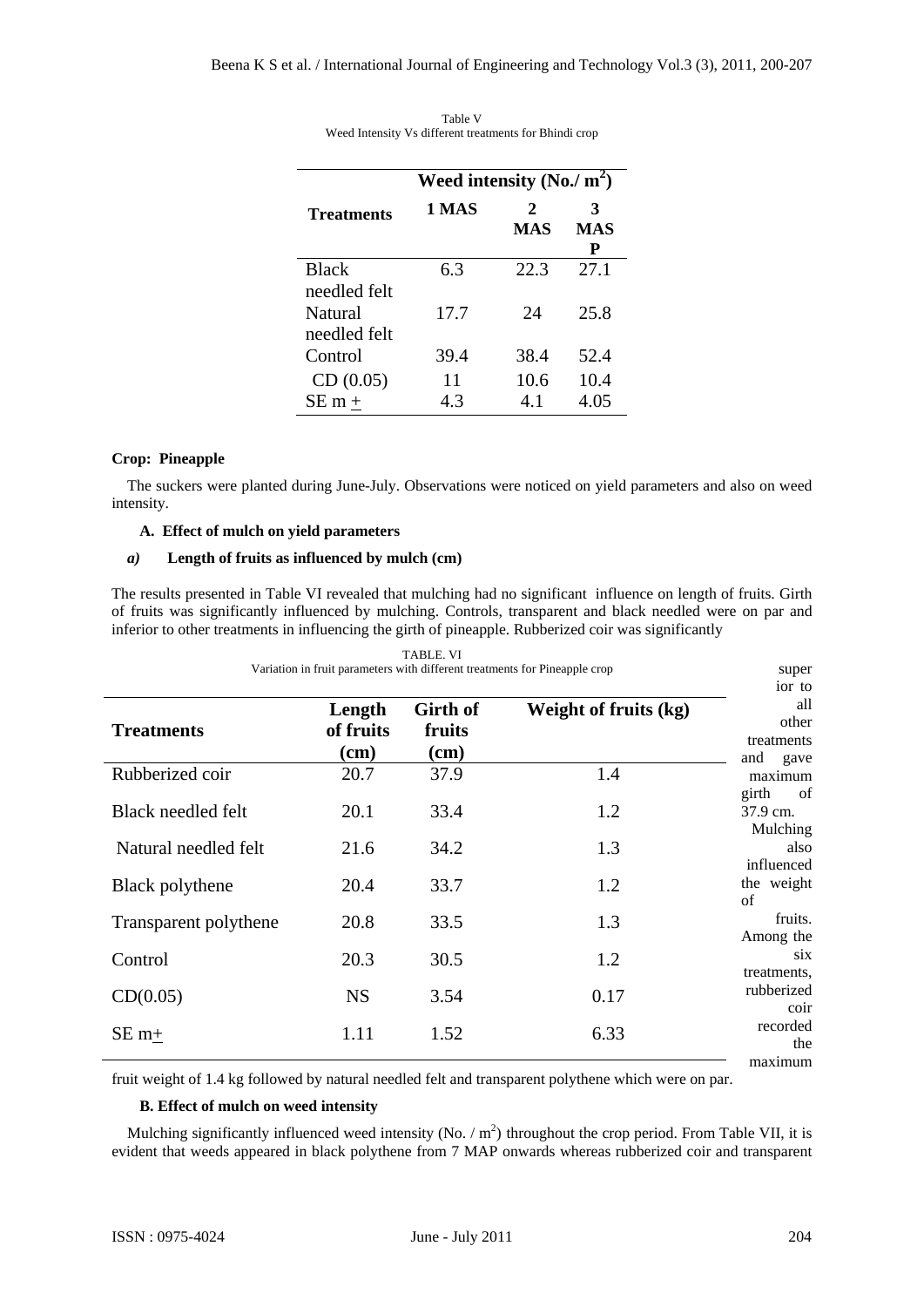polythene suppressed weed growth up to 8 MAP. In the initial stage of crop growth, i.e. up to 4 MAP, weeds were noted in needled felt and control plots only.

Among the needled felt plots, weed intensity was minimum in black needled felt. However, rubberized coir was significantly superior over all

other mulch treatments in suppressing weed growth and recorded the least weed intensity throughout the crop growth. From the initial stage of crop growth, weed intensity was found more in the control treatment.

#### **C. Effect of mulch on soil temperature**

Transparent polythene recorded the highest temperature(°C) throughout the crop period owing to the storing and warming up of heat energy in the soil. This was followed by black polythene. Lowest temperature was recorded in the rubberized coir (see Table VIII). by black needled felt, natural needled felt, black polythene, transparent polythene and minimum in the control.

| <b>Treatment</b>             | 1 MAP            | $2$ MAP          | 3 MAP            | 4 MAP            | $5$ MAP          | 6 MAP            | 7 MAP            | 8 MAI | 9 MAP | 10 MAI | 11 MAP | 12 MAP |
|------------------------------|------------------|------------------|------------------|------------------|------------------|------------------|------------------|-------|-------|--------|--------|--------|
| Rubberized<br>coir           | $\mathbf{0}$     | $\boldsymbol{0}$ | $\mathbf{0}$     | $\mathbf{0}$     | $\mathbf{0}$     | $\boldsymbol{0}$ | $\boldsymbol{0}$ | 21.3  | 30.8  | 32     | 30.2   | 29.5   |
| <b>Black</b><br>needled felt | 4.3              | 7.6              | 16.2             | 28.8             | 62.6             | 68.6             | 117              | 118   | 121   | 156    | 152    | 151    |
| Natural<br>needled felt      | 11               | 23               | 50.7             | 72.8             | 74.9             | 95               | 105              | 118   | 132   | 162    | 160    | 166    |
| <b>Black</b><br>polythene    | $\boldsymbol{0}$ | $\Omega$         | $\mathbf{0}$     | $\boldsymbol{0}$ | $\boldsymbol{0}$ | $\boldsymbol{0}$ | 11.2             | 22.8  | 41.8  | 53.2   | 68.7   | 95.6   |
| Transparent<br>polythene     | $\boldsymbol{0}$ | $\mathbf{0}$     | $\boldsymbol{0}$ | $\boldsymbol{0}$ | $\boldsymbol{0}$ | $\boldsymbol{0}$ | $\mathbf{0}$     | 10.5  | 15.8  | 20.4   | 42.4   | 67.8   |
| Control                      | 31               | 78               | 126              | 187              | 224              | 276              | 296              | 299   | 313   | 349    | 361    | 391    |
| CD(0.05)                     | 11               | 13               | 10.8             | 11.3             | 14.2             | 14.6             | 14.8             | 16.7  | 18.4  | 20.2   | 29.1   | 29.4   |
| $SE$ m+/-                    | 6.1              | 6.3              | 4.2              | 5.8              | 6.1              | 6.9              | 7.1              | 6.8   | 9.2   | 10.9   | 14.6   | 14.8   |

TABLE. VII Weed Intensity Vs different treatments for pineapple crop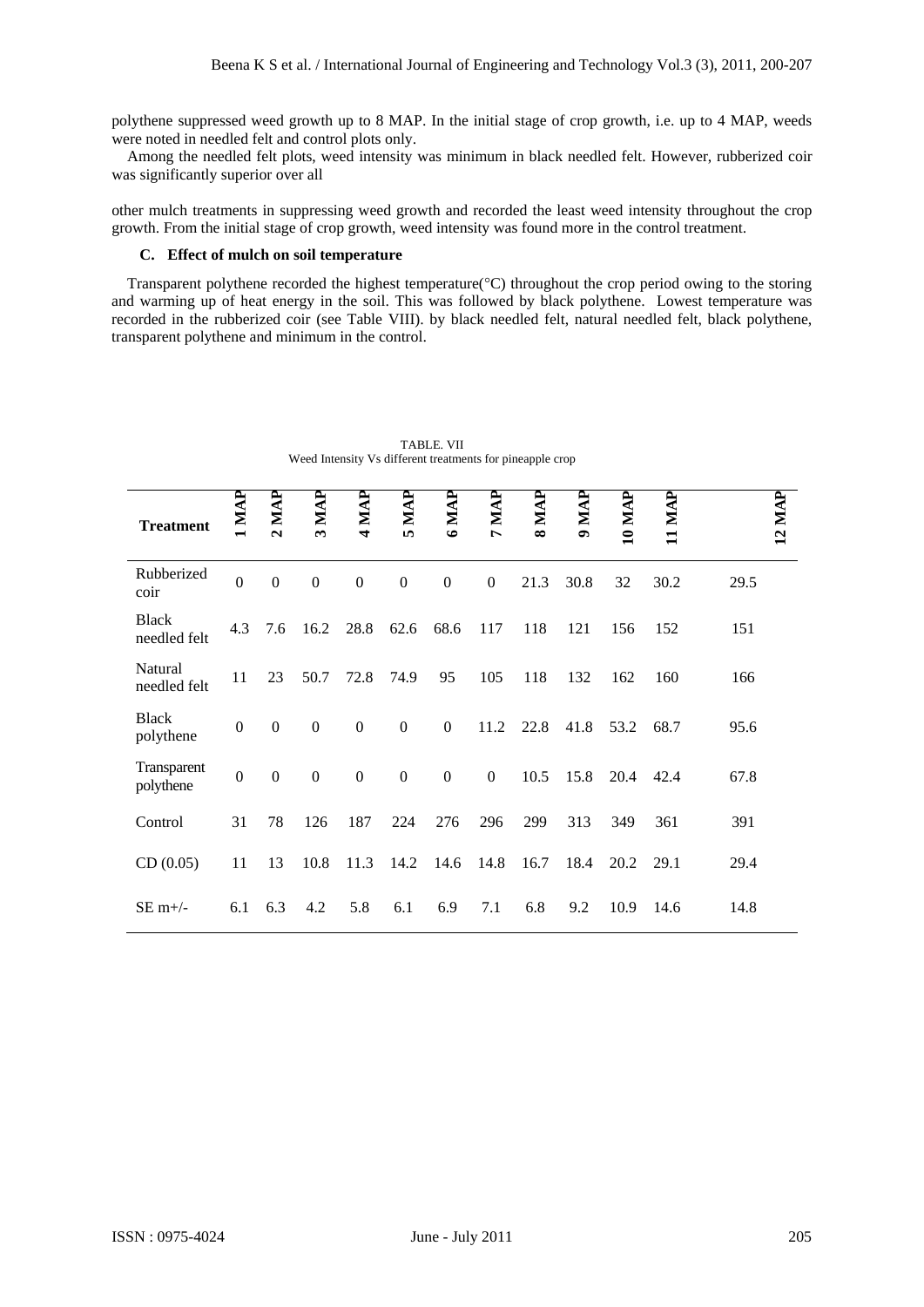TABLE. VIII Soil temperature Vs different treatments

Table. IX Soil moisture Vs different treatments

|                              |              | February       |    |                         |              |                | <b>March</b> |                         |  |
|------------------------------|--------------|----------------|----|-------------------------|--------------|----------------|--------------|-------------------------|--|
| <b>Treatments</b>            | $\mathbf{1}$ | $\overline{2}$ | 3  | $\overline{\mathbf{4}}$ | $\mathbf{1}$ | $\overline{2}$ | 3            | $\overline{\mathbf{4}}$ |  |
| Rubberized<br>coir           | 30           | 30             | 31 | 31                      | 30.5         | 30             | 30.5         | 31                      |  |
| <b>Black</b><br>needled felt | 30.5         | 30.5           | 30 | 30                      | 30.5         | 30.5           | 30.8         | 31.1                    |  |
| Natural n<br>eedled felt     | 30.5         | 30.5           | 30 | 30                      | 30.5         | 30.5           | 31           | 30.5                    |  |
| <b>Black</b><br>polythene    | 32           | 31             | 31 | 31                      | 31           | 32             | 32.5         | 31.5                    |  |
| Transparent<br>polythene     | 35           | 35             | 34 | 34                      | 35.5         | 35             | 32.5         | 34.5                    |  |

# **D. Effect of mulch on soil moisture**

Table IX shows that all mulched treatments were superior to control in consuming soil moisture. Maximum soil moisture conservation was noticed in rubberized coir (22.31 %) followed.